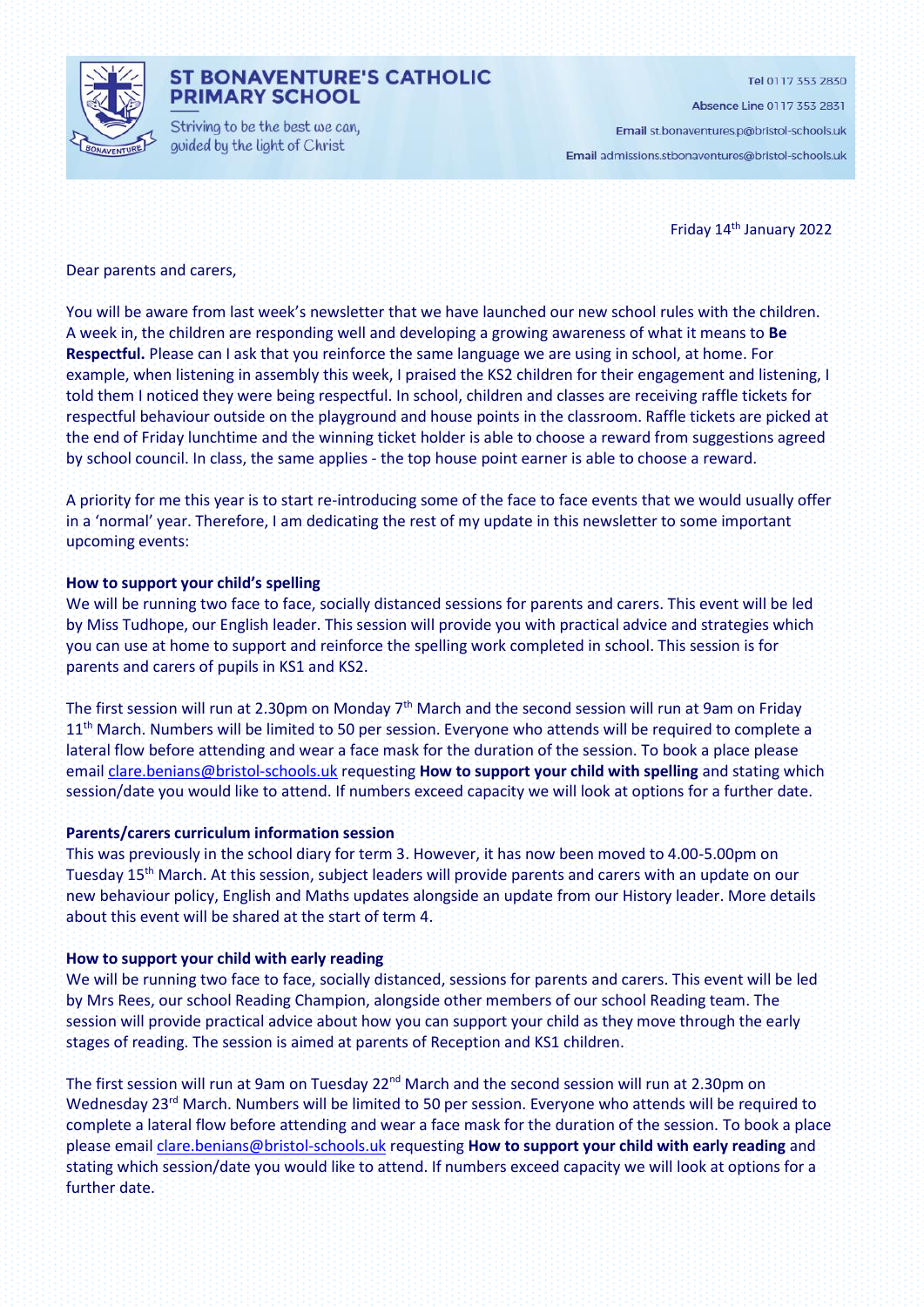#### **Inset day dates**

I want to draw your attention to the publication of our  $6<sup>th</sup>$  inset date. This will take place on Monday  $6<sup>th</sup>$  June. Children do not attend school on this date. A final inset date is yet to be confirmed.

Best,

mis, Rattantire

Sarah Ballantine **Headteacher** 

# **Events week commencing: Monday 17 th January 2022 (MENU week 1)**

Fri 21<sup>st</sup> January: Don't forget home clothes on Friday!

# **Message from Mgr Bernard at St Bon's church**

Dear parents and carers,

I need your help please. As I'm sure you're aware, every year the children in Year 3 have a special course to prepare them to make their First Holy Communion. We are hoping to start this in February after half term. I need a group of adults (male and female) to help with this programme. Ideally what I need is about six or more people, with one or two being prepared to take the main lead. This number of people means that you shouldn't need to be there for every session and given the busy lives that you have, this can often make it a lot easier for people to volunteer.

The course has three books – one for the child, one for the parents (so they can follow and help their children) and finally one for the team leaders (to show them what they need to do).

The course will run on a Saturday (whether this is morning or afternoon will depend on what the volunteers decide.)

Please email me if you can help or want more information at [bernard.massey@cliftondiocese.com](mailto:bernard.massey@cliftondiocese.com)

Thank you in advance, Mgr Bernard

# **INSET day – Monday 6 th June**

Bristol City Council has added two INSET days to the school calendar on top of the usual five this academic year. Mrs Ballantine has selected Monday 6<sup>th</sup> June as one of these – this is the Monday after the May half term. We have one remaining INSET day to announce.

### **February Playscheme**

Our Kidzone team will be running a Playscheme this February half term from Monday 21<sup>st</sup> to Friday 25<sup>th</sup>. Bookings will be open next week and need to be made by Friday 11<sup>th</sup> February. The prices remain £28 for a full day and £21 for a short day.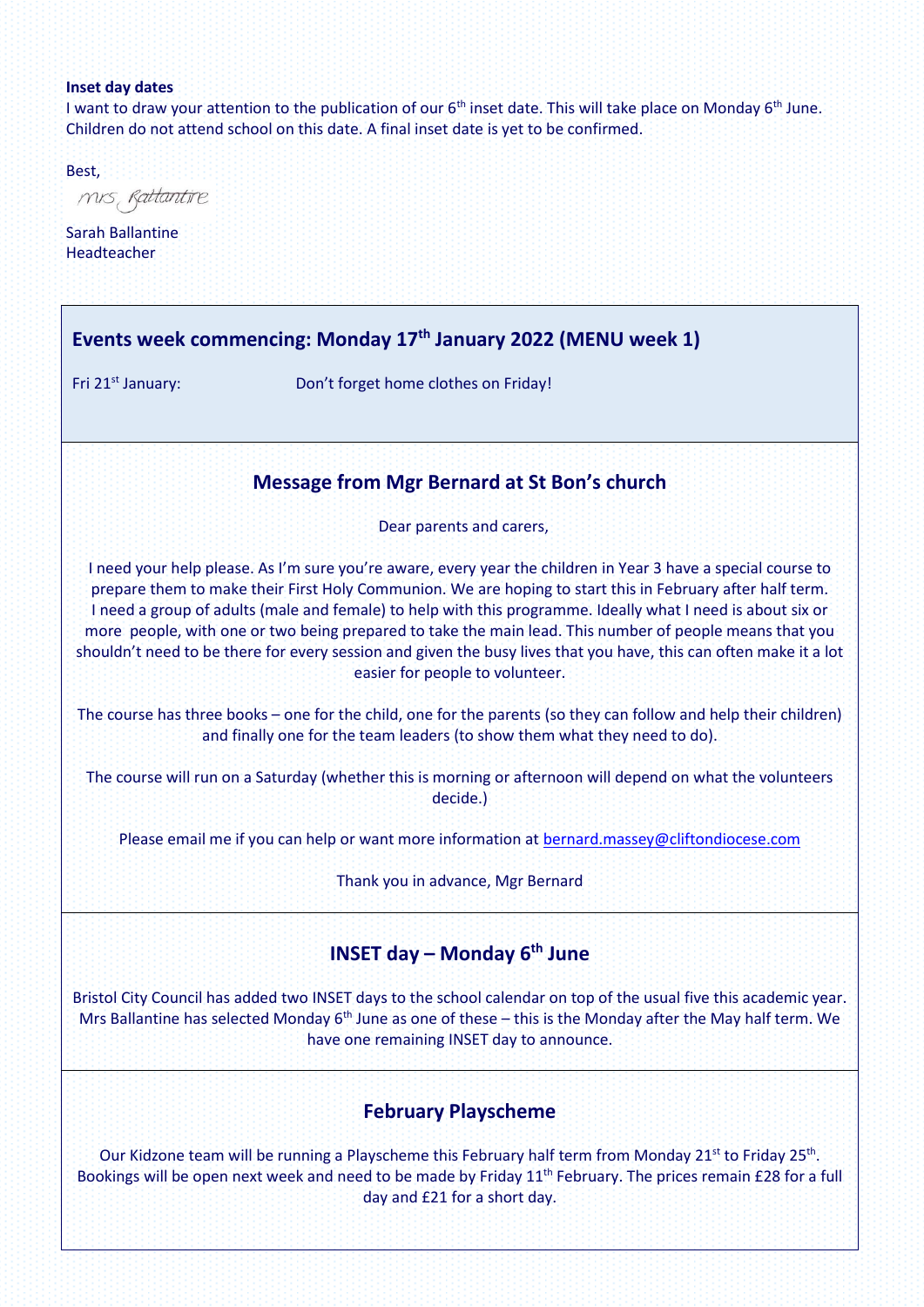# **Dogs on the school site**

We have noticed an increase in the number of parents bringing dogs onto the school site. We do have a 'no dogs' sign on the gates and would politely ask that you do not bring dogs with you to pick up. Please also do not tie dogs up and leave them unattended at the gate – this could easily result in a dog becoming stressed if children want to say hello. We would not want to see any child being bitten by a dog in distress.

## **Vacancy for School Meals Supervisory Assistant (SMSA)**

We are looking to recruit an SMSA to work every lunchtime (12.15pm to 1.15pm). This involves supervising the children in the school hall and on the playground as part of a team of SMSAs. Please contact the school office if you are interested in finding out more.

## **PTFA News**

**[www.stbonsptfa.com](file:///C:/Users/sophi/Documents/Personal/PTFA/www.stbonsptfa.com)** Facebook – St Bons Parents and Carers Instagram - @stbonsptfa Email – [ptfa.stbons@gmail.com](mailto:ptfa.stbons@gmail.com)

Hello and happy new year to you all! We are very excited to kick off 2022!! **We want to hear YOUR ideas, suggestions for events, fun activities for pupils and parents – this is your PTFA!** 

With that in mind, we will be holding a Zoom call **on Tuesday 25th Jan at 8pm** to discuss our aims for this year as well as start planning some amazing events. Zoom details will follow shortly!

### **New Year, New You? Why not cut down on the lattes and Friday night takeaways - donate to your kid's school instead!!**

Did you know you can set up a monthly donation towards your PTFA? For the equivalent of what many of us spend on takeaway coffees per month…\*definitely not me, ahem\*… you could make a real difference to St Bon's and its pupils. Check it out at **[www.stbonsptfa.com/plans-pricing](https://www.stbonsptfa.com/plans-pricing)**

### Make a monthly donation



If you'd like to donate and none of the options above work for you, please get in touch and we can arrange a different amount

We'd also be delighted to take one off donations via BACS payments as

well if that's your preferenc

This also makes a great suggestion for a present if you just don't want more 'stuff' in your life!